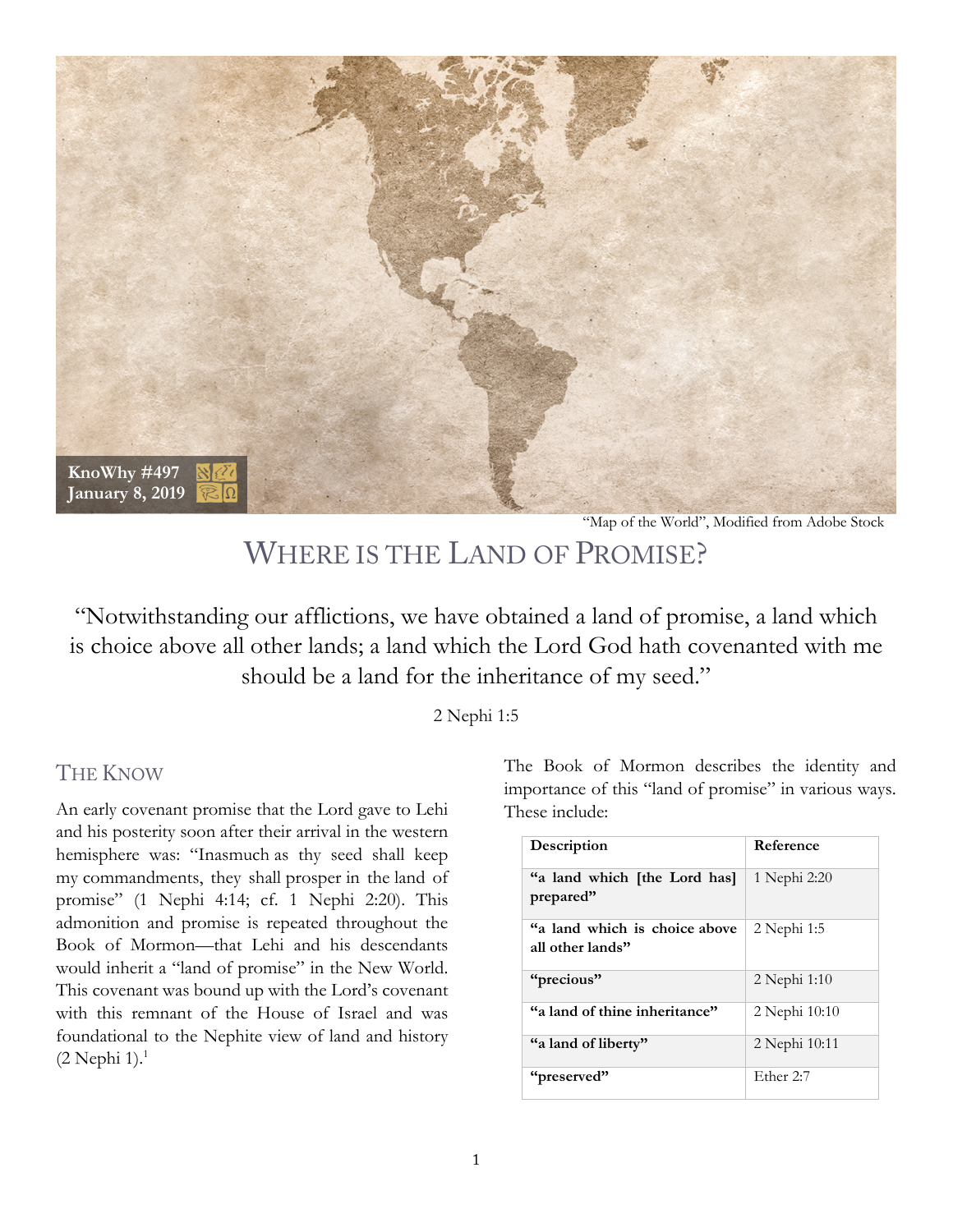The prophets Ether and Moroni prophesied that "a New Jerusalem" would be built in the land of promise (Ether 13:3–6, 9–10; cf. 3 Nephi 21:23–24). However, these prophets made it clear that the New Jerusalem could only be built on the principles of righteousness, and only by keeping the Lord's commandments could those living in the land of promise receive the blessings of the covenant. Otherwise, "the judgments of him that is just shall rest upon them, . . . and he will take away from them the lands of their possessions," and "they should be swept off when the fulness of his wrath should come upon them" (2 Nephi 1:10-11; Ether 2:8).

Because the Book of Mormon does not specify where physically in the New World the "land of promise" was located, or its range or extent, interested readers of the book have tried to answer these questions. Historically, Latter-day Saint leaders have understood the land of promise given to Lehi and his descendants as encompassing the span of North and South America. For instance, Elder Orson Pratt, writing in 1840, taught that "the Lord gave unto [Lehi's seed] the whole continent, for a land of promise, and he promised, that they, and their children after them, should inherit it, on condition of their obedience to his commandments."2 Elder B. H. Roberts similarly stated, "The Book of Mormon teaches that the two American continents [North and South America] are a promised land, consecrated to righteousness and to liberty, and especially dedicated to the seed of the Patriarch Joseph, son of Jacob, of Bible fame, and to the Gentile races, who shall in the last days be gathered to the land as well as the descendants of Joseph."3 In 1968 President Alvin R. Dyer likewise taught, "America, or the continent of America, is the promised and choice land, choice above all other lands."4

Related to the concept of the land of promise and the New Jerusalem is that of Zion. Modern revelation identifies Jackson County, Missouri as "the land which [the Lord has] appointed and consecrated for the gathering of the saints" as "the land of promise, and the place for the city of Zion" (Doctrine and Covenants 57:1–2). While this usage of Zion refers to a specific location (much like how Zion is identified with the Old World city of Jerusalem in the Hebrew Bible), the broader concept of Zion can take on multiple meanings depending on context.<sup>5</sup>

Indeed, the Prophet Joseph Smith on one occasion declared that "the whole of North and South America is Zion. The mountain of the Lord's house is in the center of North and South America."6 He also taught that while Zion "consisted of all North and South America," it also includes "any place where the Saints gather."<sup>7</sup> Thus, he included among his thirteen Articles of Faith the belief "in the literal gathering of Israel and in the restoration of the Ten Tribes," and that Zion (in other words the New Jerusalem) will be built upon "the American continent, that Christ will reign personally upon the earth" (A of F 10). This understanding has been shared broadly by prophets including Brigham Young,<sup>8</sup> Wilford Woodruff,<sup>9</sup> Heber J. Grant,<sup>10</sup> David O. McKay,<sup>11</sup> Spencer W. Kimball,<sup>12</sup> and Ezra Taft Benson.<sup>13</sup>

### THE WHY

Wherever one thinks that Lehi's "land of promise" might have been located in the Western hemisphere, that covenant and promise of refuge and inheritance depended upon conditions of righteousness and faithfulness to the Lord's commandments (Ether  $2:8$ ).<sup>14</sup> As was the case with the Lord's covenant with Father Abraham, the Lord's covenant with Father Lehi was also contingent upon faithfulness. Thus, everyone can know with assurance that the most important thing about any "land of promise" is being mindful that the fullness of the Lord's blessings comes by the diligent keeping of sacred covenants.

This point has been emphasized by President Russell M. Nelson. "The choice to come unto Christ is not a matter of physical location," he taught. "It is a matter of individual commitment."

People can be "brought to the knowledge of the Lord" without leaving their homelands. True, in the early days of the Church, conversion often meant emigration as well. But now the gathering takes place in each nation. The Lord has decreed the establishment of Zion in each realm where He has given His Saints their birth and nationality. Scripture foretells that the people "shall be gathered home to the lands of their inheritance, and shall be established in all their lands of promise." "Every nation is the gathering place for its own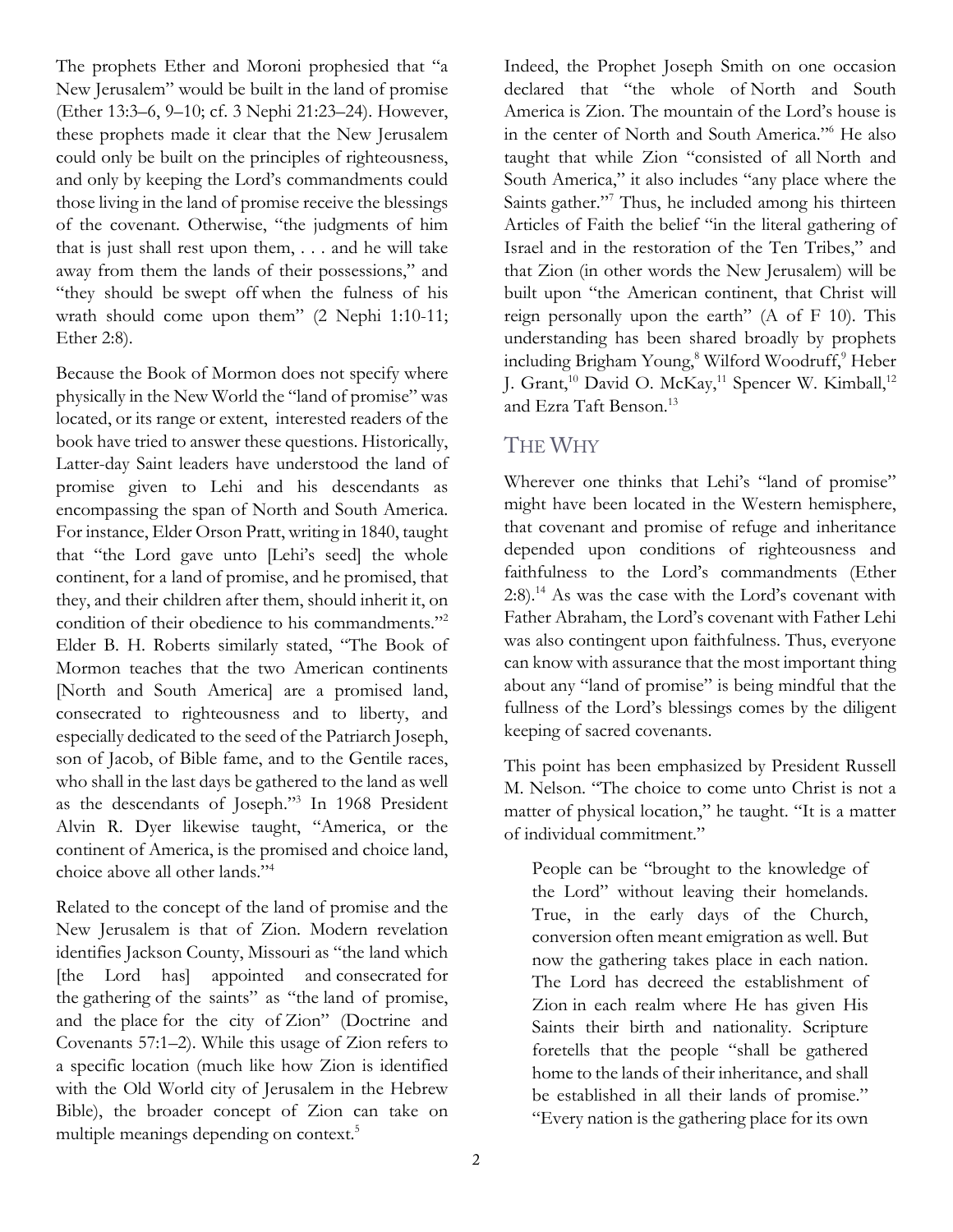people." The place of gathering for Brazilian Saints is in Brazil; the place of gathering for Nigerian Saints is in Nigeria; the place of gathering for Korean Saints is in Korea; and so forth. Zion is "the pure in heart." Zion is wherever righteous Saints are. Publications, communications, and congregations are now such that nearly all members have access to the doctrines, keys, ordinances, and blessings of the gospel, regardless of their location.

President Nelson concluded: "Spiritual security will always depend upon *how* one lives, not *where* one lives. Saints in every land have equal claim upon the blessings of the Lord."15 So while the Book of Mormon teaches that what is now called the American continent was a "land of promise" to Lehi's seed, and that later events on this land of promise would play a central role in the restoration of the gospel, the ideals and blessings of Zion are universal, and apply to men and women in all lands or countries who covenant to serve the Lord and do his will. This includes remembering the Lord and his goodness, respecting the land and all of His creation, keeping holy things pure and protected, obeying all of His commandments, loving Him with all one's heart, might, mind, and strength (Deuteronomy 6:5) and one's neighbor as oneself (Leviticus 19:18).

On an individual level, every member of the Lord's covenant people has been wonderfully promised a personal "land of promise." Elder L. Whitney Clayton stressed that this personal land of promise "usually isn't a place" but is a way of being that is found "in the way we live each day, confront each challenge, and move forward with faith." Although we might sometimes be discouraged by personal trials or worldly opposition, "The promised land—your promised land—really is there. If you follow the admonition of the Lord, you really will inhabit that rich land and harvest its blessings."<sup>16</sup>

## FURTHER READING

W. D. Davies, ["Israel, the Mormons and the Land,"](https://rsc.byu.edu/archived/reflections-mormonism-judaeo-christian-parallels/6-israel-mormons-and-land) in *Reflections on Mormonism: Judaeo-Christian Parallels*, ed. Truman G. Madsen (Provo, UT: Religious Studies Center, Brigham Young University, 1978), 79–97.

Philip M. Flammer, ["A Land of Promise Choice above](https://archive.bookofmormoncentral.org/content/land-promise-choice-above-all-other-lands)  [All Other Lands,"](https://archive.bookofmormoncentral.org/content/land-promise-choice-above-all-other-lands) in *First Nephi, The Doctrinal* 

*Foundation*, Book of Mormon Symposium Series, Volume 2, ed. Monte S. Nyman and Charles D. Tate Jr. (Provo, UT: Religious Studies Center, Brigham Young University, 1988), 217–229.

Alan K. Parrish, ["Lehi and the Covenant of the](https://archive.bookofmormoncentral.org/content/lehi-and-covenant-promised-land-modern-appraisal)  [Promised Land: A Modern Appraisal,"](https://archive.bookofmormoncentral.org/content/lehi-and-covenant-promised-land-modern-appraisal) in *Second Nephi, The Doctrinal Structure,* Book of Mormon Symposium Series, Volume 3, ed. Monte S. Nyman and Charles D. Tate Jr. (Provo, UT: Religious Studies Center, Brigham Young University, 1989), 39–59.

Douglas Brinley, ["The Promised Land and Its](https://archive.bookofmormoncentral.org/content/promised-land-and-its-covenant-peoples)  [Covenant Peoples,"](https://archive.bookofmormoncentral.org/content/promised-land-and-its-covenant-peoples) in *The Book of Mormon: Helaman Through 3 Nephi 8, According To Thy Word*, Book of Mormon Symposium Series, Volume 7, ed. Monte S. Nyman and Charles D. Tate, Jr. (Provo, Utah: Religious Studies Center, Brigham Young University, 1992) 39–64.

Steven L. Olsen, ["Prospering in the Land of Promise,"](https://archive.bookofmormoncentral.org/content/prospering-land-promise) *FARMS Review* 22, no. 1 (2010): 229–245.

© Book of Mormon Central, 2018



#### **NOTES**

- 1. See further Steven L. Olsen, "Prospering in the Land of [Promise,"](https://archive.bookofmormoncentral.org/content/prospering-land-promise) *FARMS Review* 22, no. 1 (2010): 229–45; ["The](https://archive.bookofmormoncentral.org/content/covenant-promised-land-territorial-symbolism-book-mormon)  [Covenant of the Promised Land: Territorial Symbolism in the](https://archive.bookofmormoncentral.org/content/covenant-promised-land-territorial-symbolism-book-mormon)  [Book of Mormon,](https://archive.bookofmormoncentral.org/content/covenant-promised-land-territorial-symbolism-book-mormon)" *FARMS Review* 22, no. 2 (2010): 137– 154.
- 2. Orson Pratt, *[A\[n\] Interesting Account of Several Remarkable](https://www.josephsmithpapers.org/paper-summary/appendix-orson-pratt-an-interesting-account-of-several-remarkable-visions-1840/1)  [Visions](https://www.josephsmithpapers.org/paper-summary/appendix-orson-pratt-an-interesting-account-of-several-remarkable-visions-1840/1)* (Edinburgh, Scotland: Ballantyne and Hughes, 1840): 17, online at josephsmithpapers.org. Elder Pratt, in the same publication (pp. 16, 21), understood that the Book of Mormon describes Lehi's colony as landing in South America, and that centuries later "the Lamanites . . . dwelt in South America, and the Nephites in North America," making it clear that Pratt had a hemispheric New World geography in mind with his comments. This makes sense in light of how contemporary nineteenth century American English defined the concept of the "American continent." See ["America,"](http://webstersdictionary1828.com/Dictionary/america) in *American Dictionary of the English Language*, online at webstersdictionary1828.com.
- 3. B. H. Roberts, *Defense of the Faith and the Saints*, 2 vols. (Salt Lake City, UT: Deseret News, 1907), 1:403.
- 4. Alvin R. Dyer, *Conference Report*, October 1968, 110.
- 5. These include: The Lord's covenant people (D&C 97:21, Moses 7:18); Enoch's city (D&C 38:4; Moses 7:18–69); Old World Jerusalem (2 Samuel 5:6–7; 1 Kings 8:1); New Jerusalem in Jackson County (D&C 84:1–4); All of North and South America (*Teachings of Prophet Joseph Smith*, 362; D&C 133); The dwelling place of exalted beings (Hebrews 12:22– 24). See Bruce R. McConkie, *Mormon Doctrine*, 2nd ed. (Salt Lake City, UT: Bookcraft, 1966), 854–855.